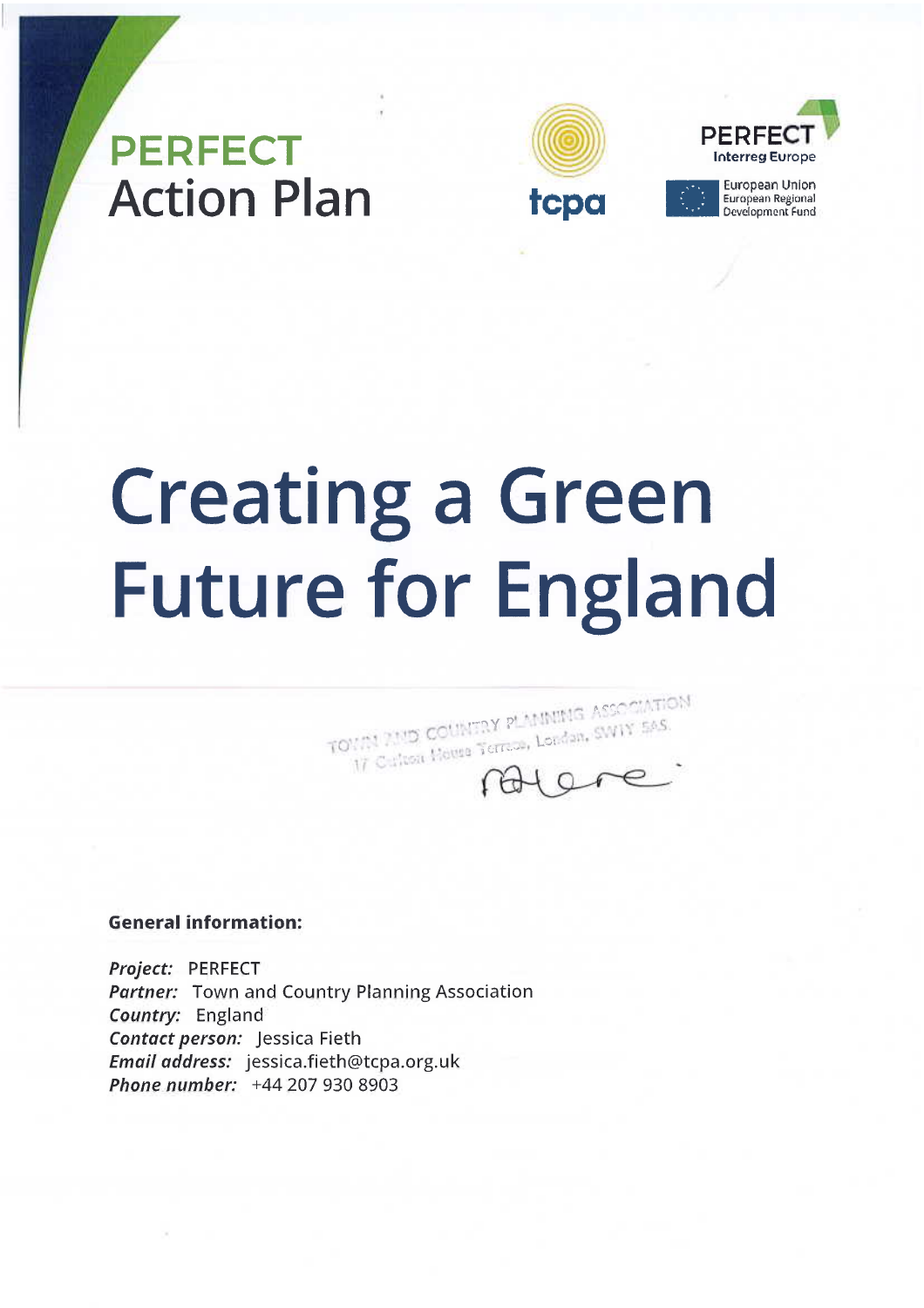## **Contents**

- **1 General information**
- **3 Foreword**
- **4 Background Policy context What the Action Plan will try to achieve**
- **7 Action 1: Working with the New Communities Group on investment in GI What we have learnt from PERFECT Activities Stakeholders involved Funding**
- **12 Action 2: Institutionalisation What we have learnt from PERFECT Activities Stakeholders involved Funding**
- **18 Action 3: Continuing exchange of information with the City of Amsterdam What we have learnt from PERFECT Activities Stakeholders involved Funding**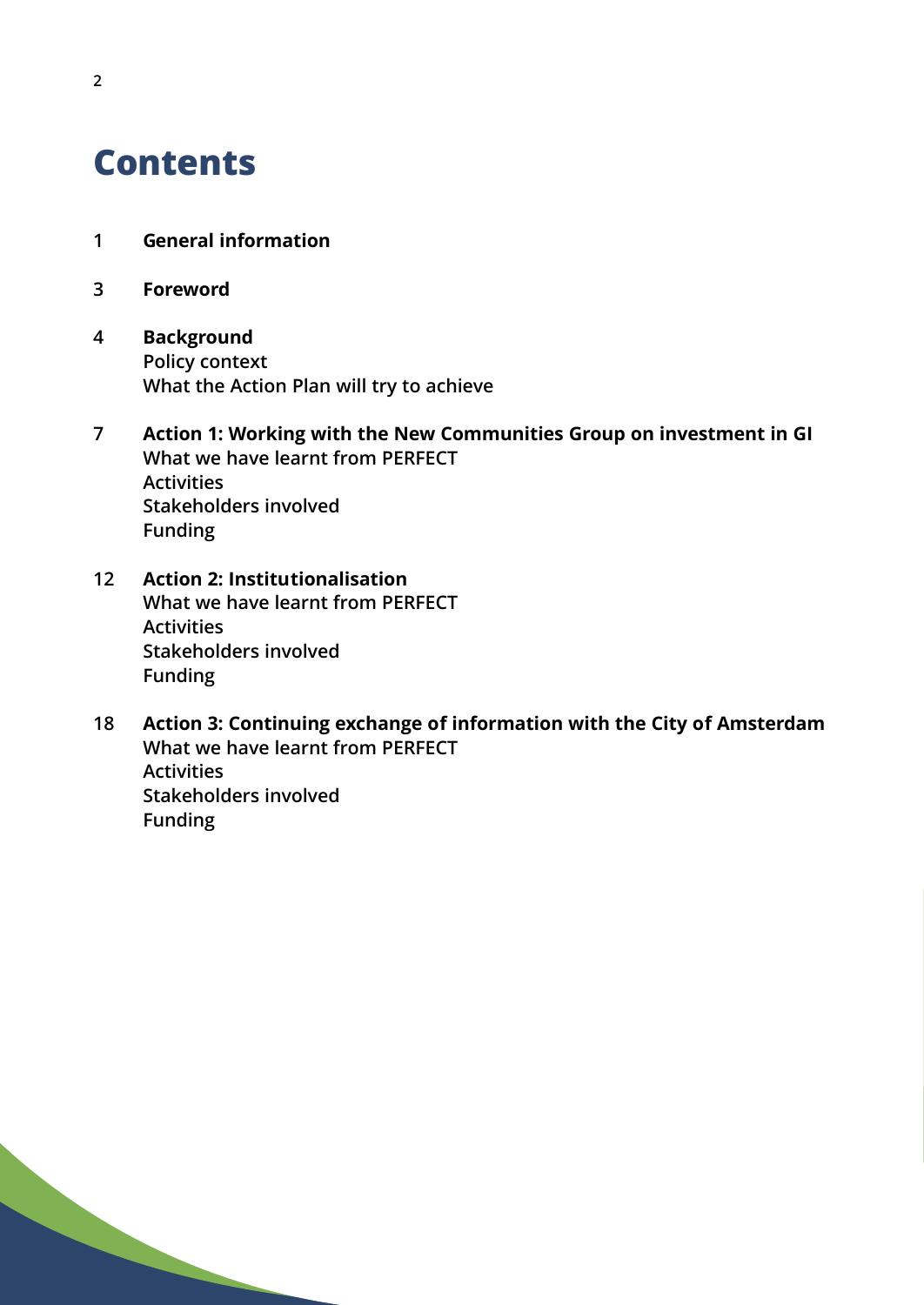### **Foreword**

**The future of the UK's role in Europe is unknown at the time of writing this Action Plan (late 2019). We therefore do not know if the UK will continue to be eligible for ERDF investment or for funding from any other EU programme. Furthermore, the Action Plan was written before the UK's general election in December 2019, the outcome of which may have unforeseen impacts on the policy landscape, including England's National Planning Policy Framework (NPPF).**

**While accepting that there is considerable uncertainty in the current context, the TCPA's Action Plan focuses on the NPPF and on persuading the Ministry of Housing, Communities and Local Government (MHCLG) to make changes to strengthen and encourage greater investment in green infrastructure (GI). The most effective way for the TCPA to influence MHCLG is to incorporate the knowledge and experience gained through the PERFECT project into the TCPA's everyday work. Working with the TCPA's extensive range of members and stakeholders (including specifically the local authority members of the TCPA's New Communities Group), the TCPA will, by example, demonstrate the multiple benefits of GI and recommend to MHCLG changes to the NPPF necessary to encourage greater investment. Additionally, the TCPA will work with key public and private sector stakeholder organisations directly involved in making and implementing policy relating to GI, as well as those involved in its development.**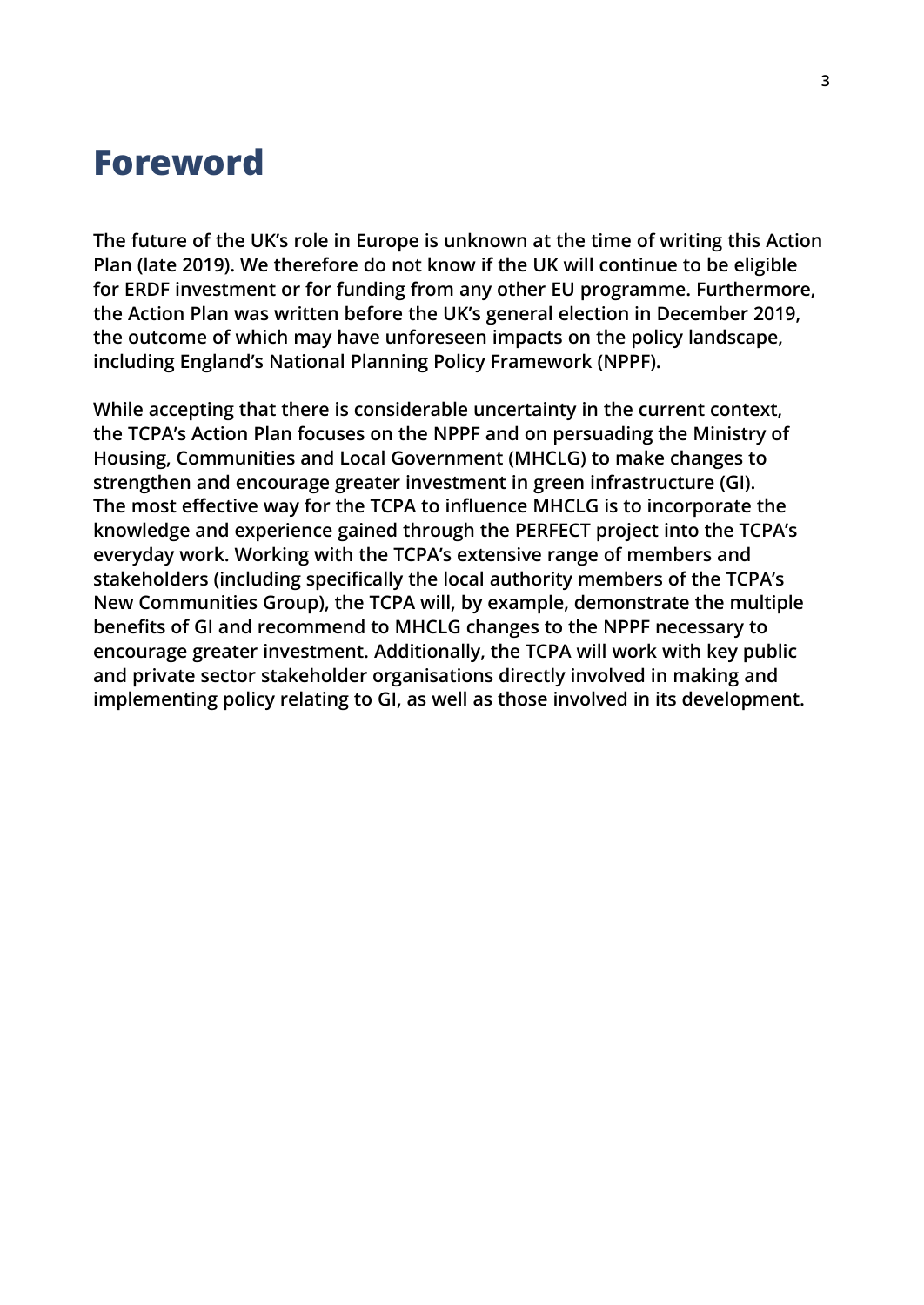## **Background**

**The TCPA is the lead partner in the PERFECT project (Planning for Environment and Resource eFficiency in European Cities and Towns). Since 2017, PERFECT has been gathering evidence and good practice from across Europe on the multiple benefits of green infrastructure (GI).**

**In the second phase of the project (2020-2021), each partner must now seek to influence a chosen policy instrument to incorporate this learning, with the ultimate aim of increasing the amount of investment in GI.**

#### **Policy context**

**The TCPA's principal chosen policy instrument is the [National Planning Policy](https://www.gov.uk/government/publications/national-planning-policy-framework--2) [Framework \(NPPF\)](https://www.gov.uk/government/publications/national-planning-policy-framework--2). <sup>1</sup> Published by the [Ministry of Housing, Communities and](https://www.gov.uk/government/organisations/ministry-of-housing-communities-and-local-government) [Local Government \(MHCLG\)](https://www.gov.uk/government/organisations/ministry-of-housing-communities-and-local-government), <sup>2</sup> the NPPF sets out the government's planning policies for England and its expectations on how they are to be applied. It provides a framework within which locally prepared plans for housing and other development can be produced.**

**The NPPF guides the development of local plans, masterplans and neighbourhood plans, and has a major impact on the outcomes of decisions affecting the built and natural environment in England. It is of high significance as the UK does not have a national or regional planning system. The NPPF must be taken into account in preparing development plans and it is a material consideration in planning decisions. Planning law requires that applications for planning permission be determined in accordance with the development plan, unless material considerations indicate otherwise. Planning policies and decisions must also reflect relevant international obligations and statutory requirements. The NPPF is supported by national [Planning Practice Guidance \(PPG\)](https://www.gov.uk/government/collections/planning-practice-guidance), <sup>3</sup> a series of policy implementation guidance documents, including one on the [natural](https://www.gov.uk/guidance/natural-environment) [environment](https://www.gov.uk/guidance/natural-environment). 4**

- **1** *National Planning Policy Framework***. CP 48. Ministry of Housing, Communities and Local Government, Feb. 2019. https://www.gov.uk/government/publications/nationalplanning-policy-framework--2**
- **2 Ministry of Housing, Communities and Local Government. https://www.gov.uk/government/organisations/ministry-of-housing-communities-andlocal-government**
- **3** *Planning Practice Guidance***. Ministry of Housing, Communities and Local Government. https://www.gov.uk/government/collections/planning-practice-guidance**
- **4 'Natural environment'.** *Planning Practice Guidance***. Ministry of Housing, Communities and Local Government. https://www.gov.uk/guidance/natural-environment**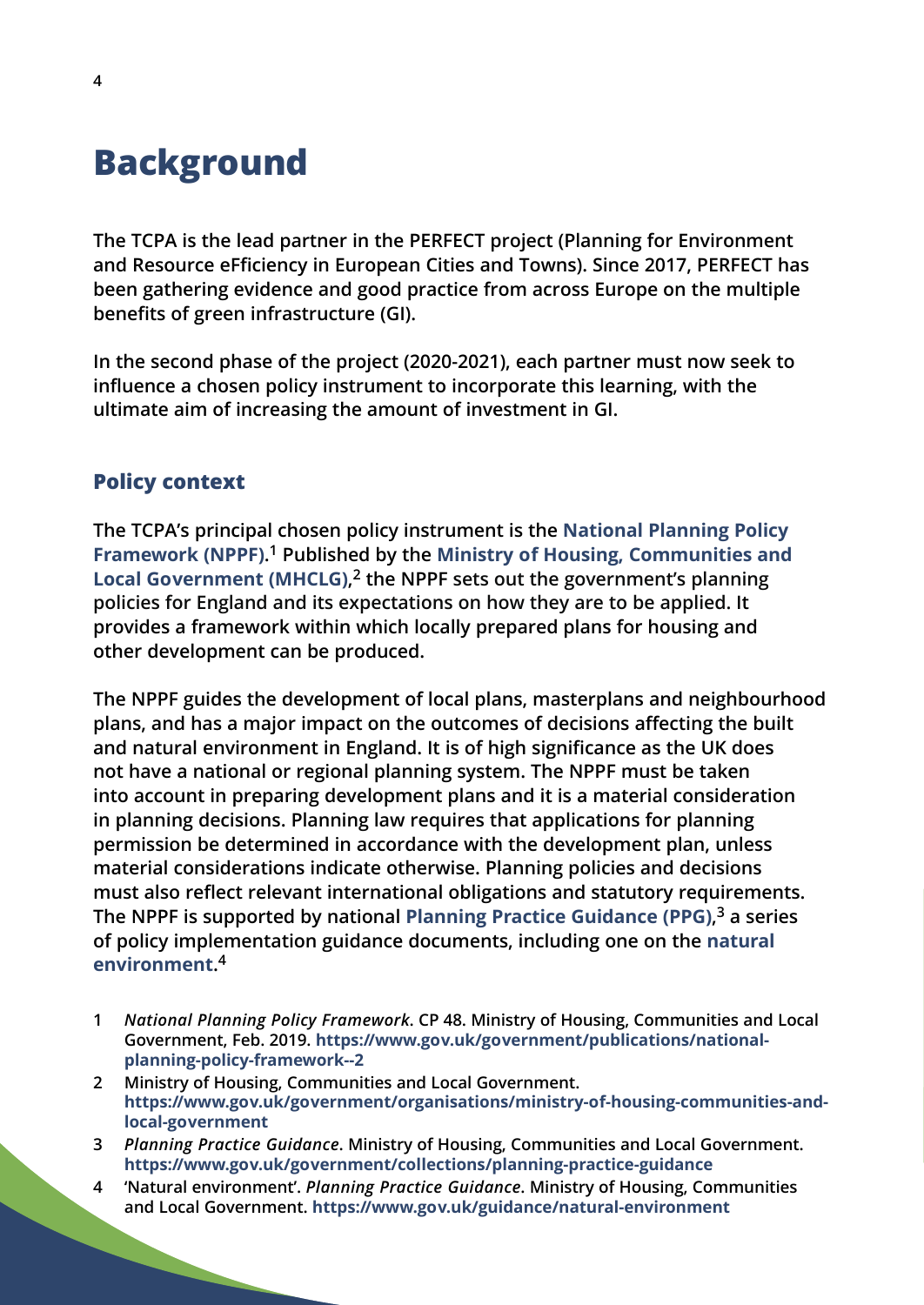**Although the 'Natural environment' PPG encourages planning for GI at the earliest stage of development proposals, and highlights the value of investment, the NPPF is weak on this topic and makes no specific mention of investing in GI. In particular, the NPPF does not prioritise the delivery of high-quality GI and therefore misses the opportunities to drive forward jobs, growth and prosperity at the local level that are offered by GI's multiple socio-economic benefits (for health, climate change resilience, tourism, etc.).**

**In 2016/17, £6.0 billion worth of contributions to public funds was raised from developers through the planning system in England – through the mechanisms of Section 106 agreements and the Community Infrastructure Levy (CIL) – but only [£115 million of these funds was spent on open space and the environment](https://assets.publishing.service.gov.uk/government/uploads/system/uploads/attachment_data/file/685301/Section_106_and_CIL_research_report.pdf). 5 To rectify this situation, the NPPF should recommend that CIL and Section 106 agreements give equal value to 'grey' and 'green' infrastructure, and that the 'Natural environment' PPG is strengthened to reflect this stronger emphasis.**

#### **Box 1 Policy instruments addressed**

**This Action Plan aims to impact:**

- **Investment for Growth and Jobs programme.**
- **European Territorial Cooperation programme.**
- **x Other regional development policy instrument.**

**Name of the policy instrument(s) addressed:**

- **National Planning Policy Framework.**
- **Community Infrastructure Levy.**
- **Section 106 agreements.**

#### **What the Action Plan will try to achieve**

**The Action Plan will enable the TCPA to institutionalise the knowledge and experience gained through PERFECT on the benefits of, and on planning for, GI, so as to ensure the long-term influence of the TCPA's work on GI on national, regional and local land use planning and policies. Our initial strategic focus will be the NPPF and the supporting 'Natural environment' PPG, but the institutionalising**

**5 A Lord, B Dunning, B Dockerill, G Burgess, A Carro, T Crook, C Watkins and C Whitehead:** *The Incidence, Value and Delivery of Planning Obligations and Community Infrastructure Levy in England in 2016-17***. Ministry of Housing, Communities and Local Government, Mar. 2018. https://assets.publishing.service.gov.uk/government/uploads/system/ [uploads/attachment\\_data/file/685301/Section\\_106\\_and\\_CIL\\_research\\_report.pdf](https://assets.publishing.service.gov.uk/government/uploads/system/uploads/attachment_data/file/685301/Section_106_and_CIL_research_report.pdf)**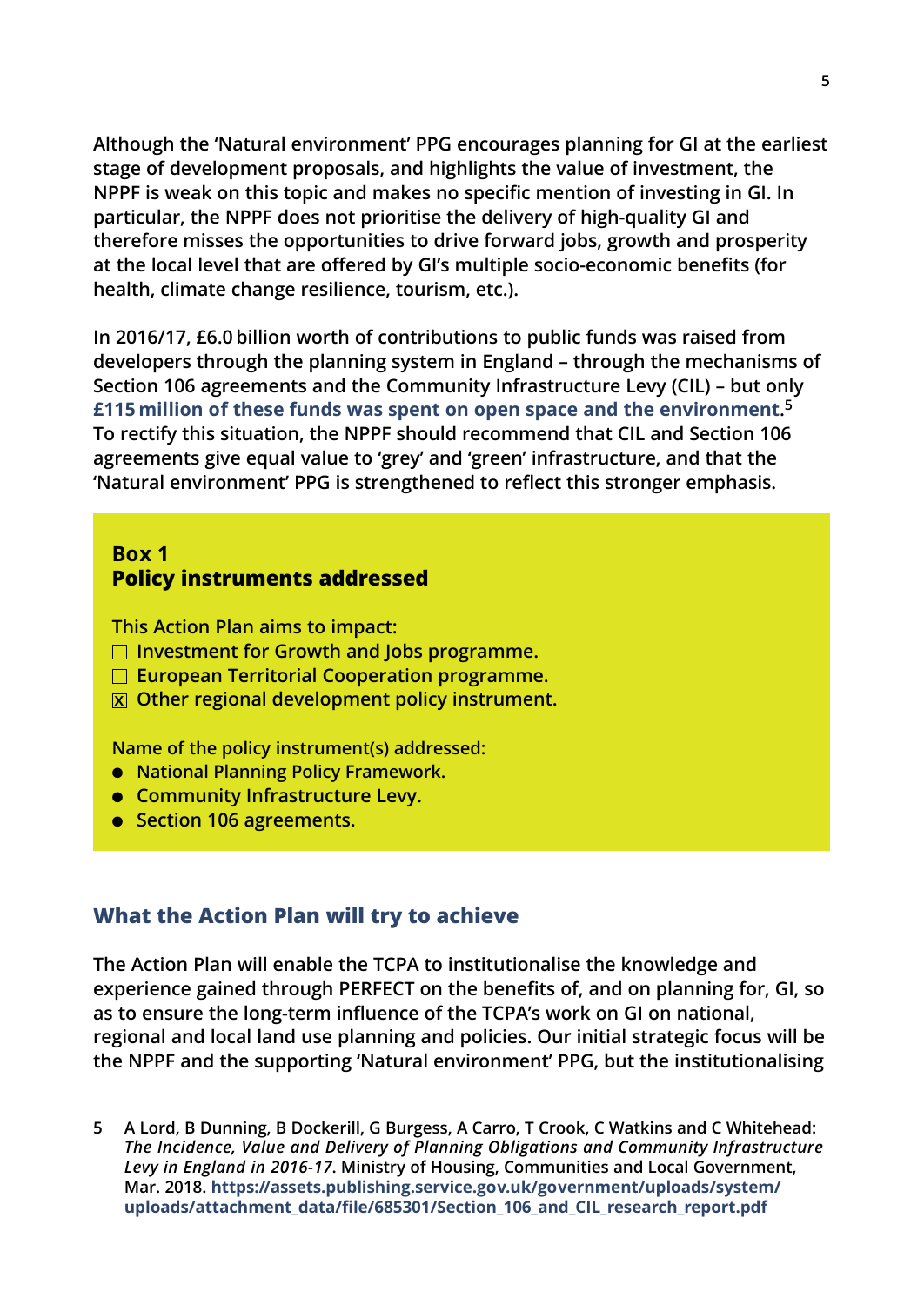**approach will enable the TCPA to sustain its influence, whatever the outcome of Brexit and the general election, across a comprehensive range of stakeholders and actors.**

**As the world's oldest charity concerned with planning and the built and natural environment, the TCPA has an extensive history of taking a holistic view of sustainable planning – from the Garden Cities of the early 20th century, through the post-war New Towns programme and up to and including the planning of new communities in England for the 21st century.**

**We have a proactive advisory role with the government and shadow government, non-governmental organisations (NGOs), local authorities, voluntary sector organisations, private sector companies and academic institutions across a broad spectrum of disciplines and interests. The subjects of our work strands, research, training, publications and projects include the role of planning in relation to climate change mitigation and adaptation, housing, health, biodiversity, culture, sport, leisure, economic development, viability, transport, and tourism. We will promote the value of investment in GI across this spectrum of interests by regularly using the empirical evidence of the good practice learnt through PERFECT in order to influence relevant decision-makers and policy advisors.**

#### **Box 2 Self-defined performance indicator**

**A 10% increase in local plans that contain requirements for green infrastructure, among local authority members of the New Communities Group.**

**The obstacle to achieving our self-defined performance indicator is the lack of investment in GI at the planning stage of a new development.**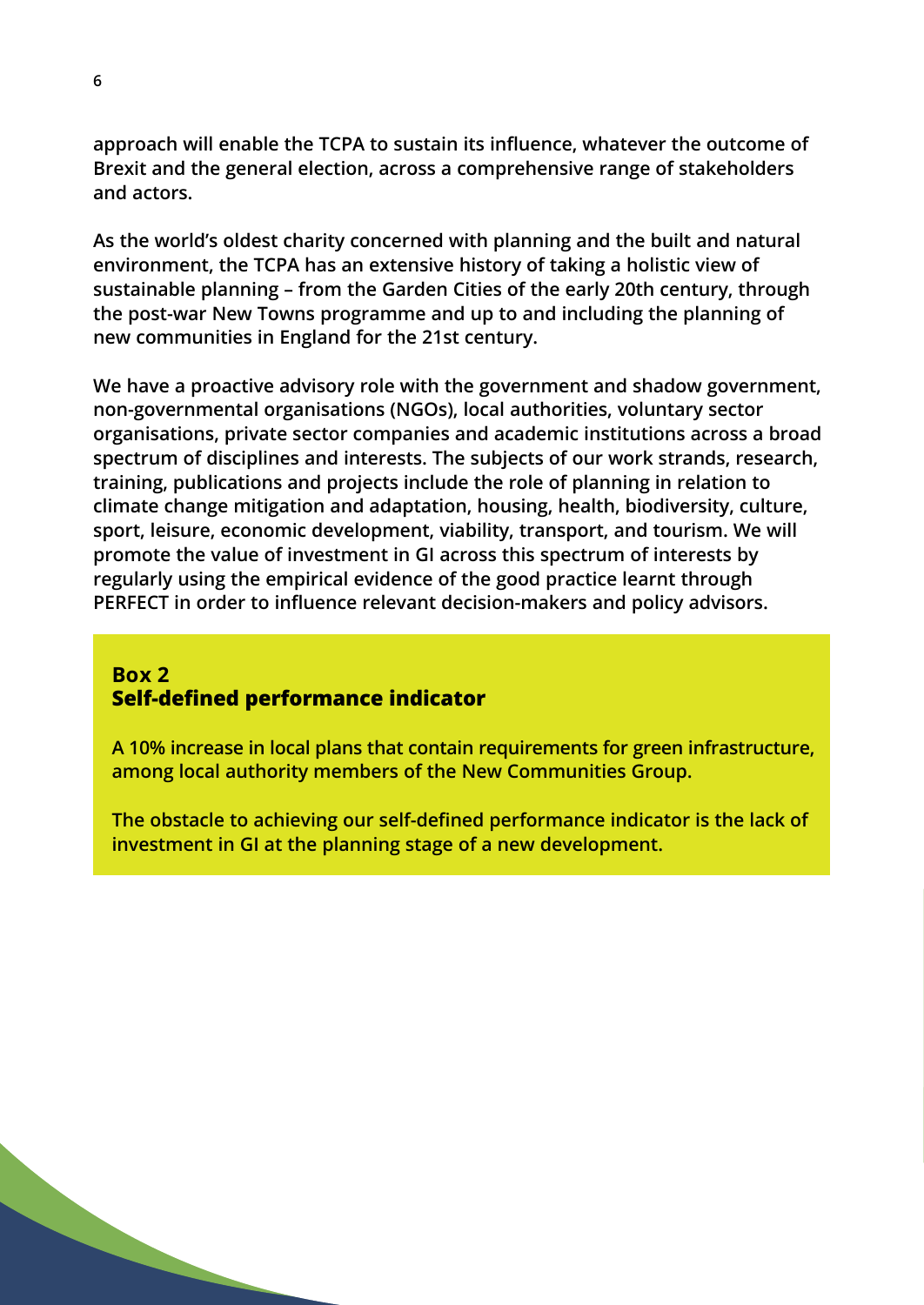## **Action 1 Working with the New Communities Group on investment in GI**

#### **Summary of Action**

**The TCPA will work with the New Communities Group (see Box 3) to increase the amount of investment in GI secured through the Community Infrastructure Levy (see Box 4) and Section 106 agreements (see Box 5). This will be achieved through capacity-building training for NCG local authority officers and elected members, delivered through training workshops, study tours and parliamentary briefings with MHCLG staff.**

#### **What we have learnt from PERFECT**

**We will encourage local authorities to invest in GI by using the good practice outlined below, demonstrating the socio/economic/environmental benefits of upfront investment in GI – and demonstrating why GI needs to be one of the first elements considered when deciding how future development is undertaken. We have been inspired by seeing examples of projects that have been designed so that opportunities for GI – and its multiple benefits – are maximised.**

**Two good practice examples are particularly significant:**

- **We visited the business district of Zuidas in Amsterdam in June 2019 as part of the PERFECT project study tour of Amsterdam, where we saw how the inclusion of GI was an integral part of the masterplan for the district and witnessed its resulting [social advantages](https://www.tcpa.org.uk/Handlers/Download.ashx?IDMF=db632de1-38cc-468a-9401-) (such as the many open areas for meeting, and safe attractive cycling routes), [environmental advantages](https://www.tcpa.org.uk/Handlers/Download.ashx?IDMF=db632de1-38cc-468a-9401-) (biodiversity, carbon capture, water management, and sustainable drainage), and [economic advantages](https://www.tcpa.org.uk/Handlers/Download.ashx?IDMF=db632de1-38cc-468a-9401-) (increased attractiveness of the area, both as a place of employment and just to spend time, green roofs to reduce pluvial flooding, and uplifts in property values).6**
- **The Rieselfeld and Vauban districts of Freiburg, visited during a PERFECT study tour in March 2019, also demonstrated the social, environmental and economic**
- **6** *Planning for Green and Prosperous Places***. Guide 7. Practical Guides for Creating Successful New Communities. TCPA, Jan. 2018, p.24. https://www.tcpa.org.uk/Handlers/Download.ashx?IDMF=db632de1-38cc-468a-9401- 0599b0bea52b**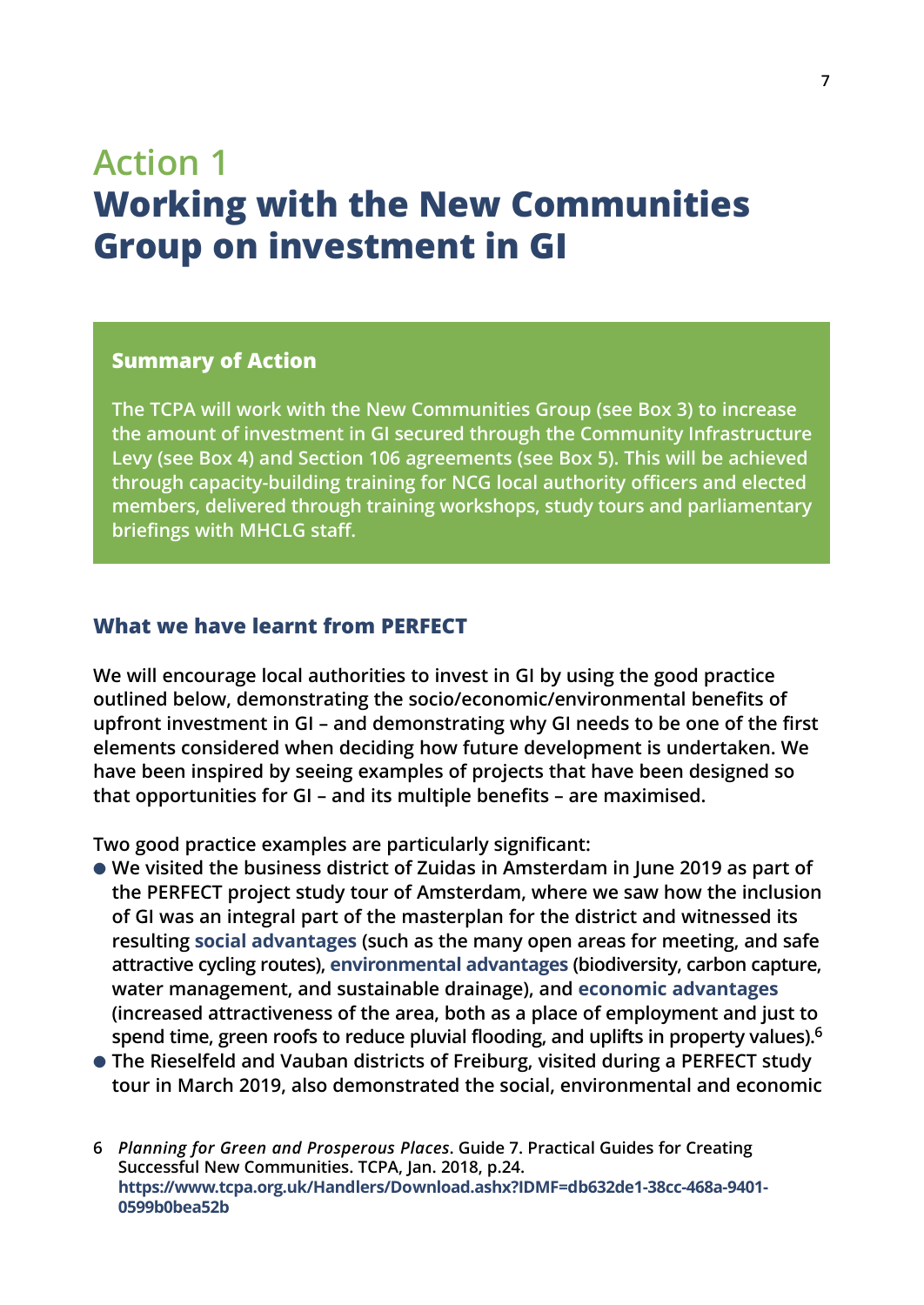#### **Box 3 The New Communities Group**

**The TCPA New Communities Group (NCG) was established in 2009 by the TCPA and the Department for Communities and Local Government (now the Ministry of Housing, Communities and Local Government). Its members are ambitious local authorities and development corporations planning and delivering exemplary large-scale new communities, from Garden City inspired new towns and villages to urban regeneration and extension schemes. The Ministry of Housing, Communities and Local Government and Homes England work closely with the NCG to align support and learning for members.** 

**The NCG helps members to develop plans, provides political support and encourages a sharing of knowledge and best practice through seminars, workshops, study visits, parliamentary briefings, ministerial meetings, and newsletters. Together, members of the NCG provide innovative local leadership for plans delivering over 250,000 new homes.**

**In November 2019, there were 25 members of the NCG:**

**Ashford Borough Council East Hampshire District Council Aylesbury Garden Town East Hertfordshire District Council Bath and North East Somerset Ebbsfleet Development Corporation Council Fareham Borough Council Blaby District Council North Essex Garden Communities Bournville Village Trust North Northamptonshire Joint Delivery Brentwood Borough Council Unit Carlisle City Council Carlisle City Council Chelmsford City Council Council Runnymede Borough Council Cherwell District Council South Cambridgeshire District Council Cornwall Council Connective Council** Stafford Borough Council **Dacorum Borough Council & Uttlesford District Council St Albans City and District Council Waverley Borough Council Dorset District Council Wokingham Borough Council** 

**https://www.tcpa.org.uk/new-communities-group**

**benefits that can be gained by building GI into new developments from the start. We learnt that by using GI in urban and street design it is possible to:** ■ **create family-friendly, multi-use streets and reduce the need for car use;** 

- **enhance the benefits to be gained from private gardens by integrating different plots; and**
- 'design and implement 'green' tramlines.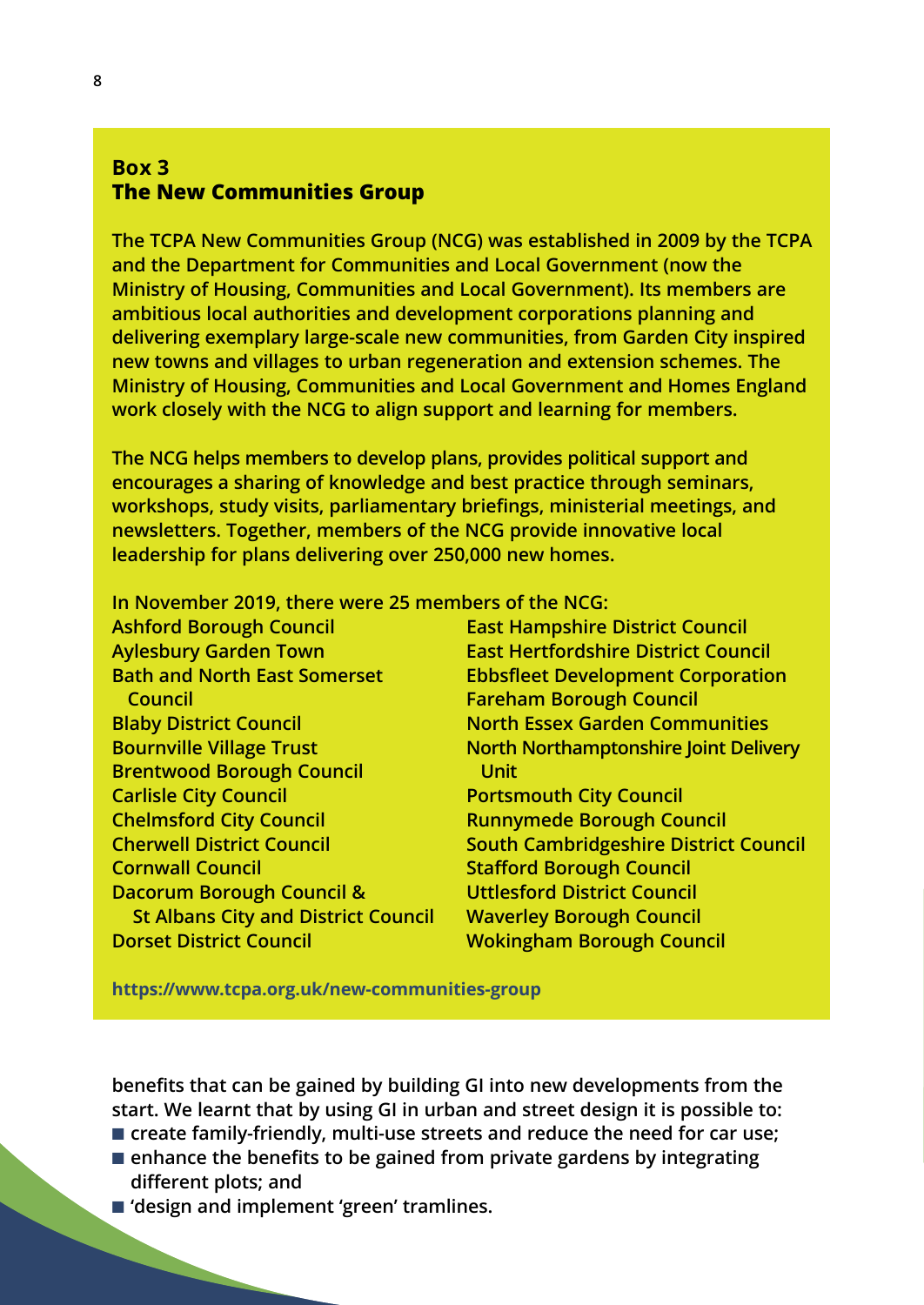#### **Box 4 Community Infrastructure Levy (CIL)**

**The Community Infrastructure Levy is a charge on new development aimed at raising contributions towards the cost of local infrastructure. The levy is charged according to the floor area of the development at a rate set by the local council (with some exemptions for certain types of development). When a new development is agreed, the local council identifies what infrastructure is required for the site based on supporting evidence. The council is obliged to consult on its approach, and the community can comment on the infrastructure that the council intends to fund. When the levy is paid, 15% of the money must be reinvested in the local plan area, or 25% in areas where there is a neighbourhood plan. There is also the potential for CIL funding decisions to be devolved to the community level, with the local planning authority giving the final sign-off.**

#### **Box 5 Section 106 agreements**

**Planning obligations under Section 106 of the Town and Country Planning Act 1990 provide a mechanism to make acceptable in planning terms a development proposal that would not otherwise be acceptable. They are site specific and focus on mitigating the impact of development, usually securing financial contributions to provide infrastructure, and commonly the amount of affordable housing included in a development. A Section 106 agreement can:**

- **Restrict the development or use of the land in any specified way.**
- **Require specified operations or activities to be carried out on or under the land.**
- **Require the land to be used in a specified way.**
- **Require a sum or sums to be paid to the local planning authority on a specified date or dates or periodically.**

**If the Section 106 agreement is not fulfilled the local authority can take action and recover expenses.**

**The tour also demonstrated the value of forest schools. The [lessons learnt](https://www.interregeurope.eu/perfect/library/#folder=419) [from Rieselfeld](https://www.interregeurope.eu/perfect/library/#folder=419)<sup>7</sup> were particularly valuable as the development of the district dates back to 1994 and has stood the test of time.**

**7** *Lessons from Freiburg, Germany: A Report on the Learning from the PERFECT Project Study Tour to Freiburg, Germany***. PERFECT project. TCPA, Mar. 2019. https://www.interregeurope.eu/perfect/library/#folder=419**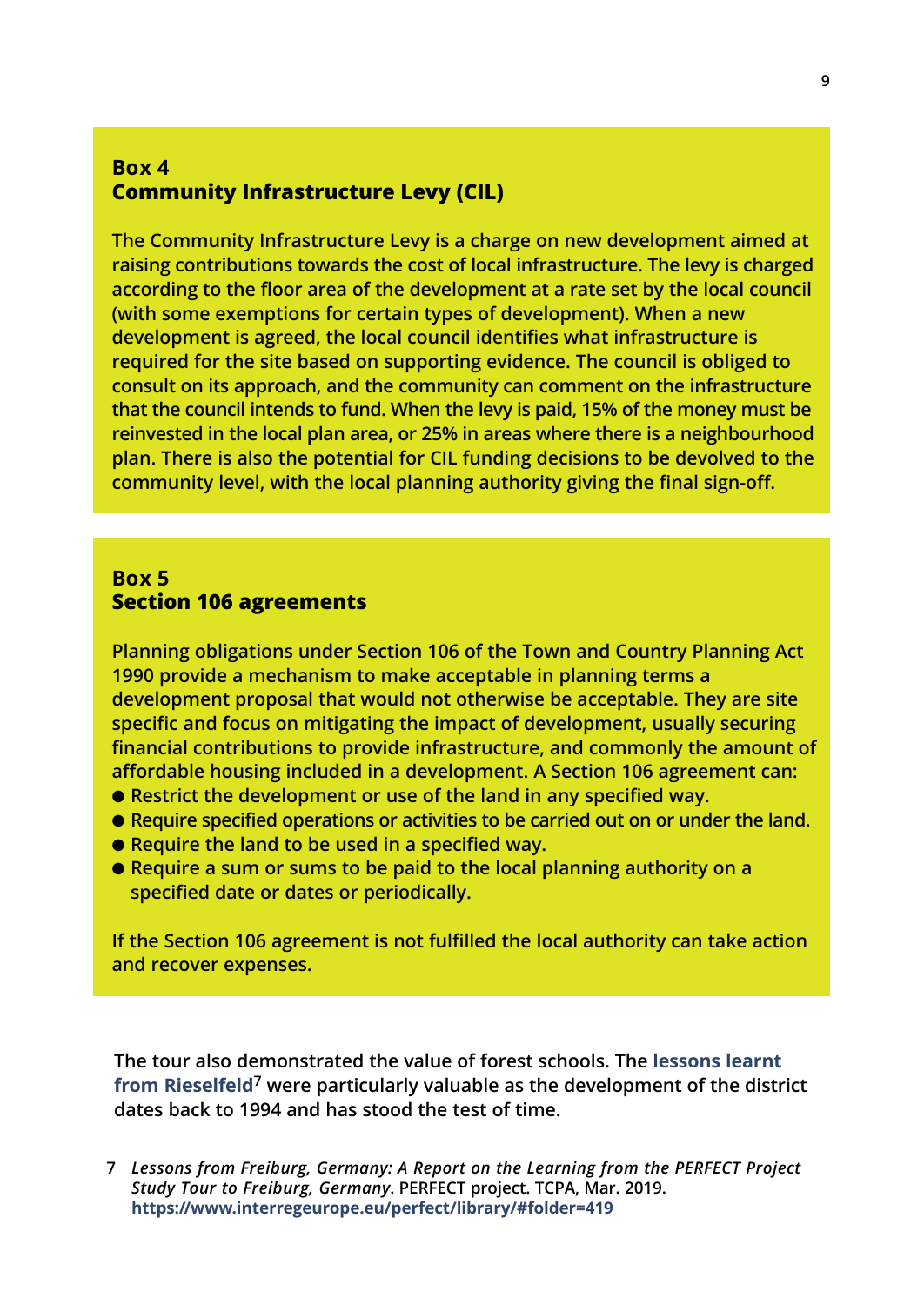#### **Activities**

**A key focus of this Action will be to work closely with the NCG to build the capacity of the 24 local authority members (see Box 3) to deliver GI in their developments at the earliest opportunity. Officers and councillors from each NCG local authority meet regularly to discuss new ways of delivery and to learn about good practice, and we will harness these opportunities to demonstrate the value of investment in GI.**

#### *Local authority training*

**To develop and deliver an annual training and capacity building workshop with members of the NCG on the multiple benefits of GI, focusing on the need to include specific GI interventions in their new settlements by harnessing all, or some, of the CIL contribution.**

● *Timeframe:* **Spring 2020 and spring 2021.**

#### *Study visit*

**To arrange a study visit to Freiburg for NCG officers and councillors to see at first hand the positive impact of GI on the socio/economic/environmental wealth and health of the city; and to meet with the politicians, officers and community organisations to learn how the inclusion of GI was achieved at the planning stage for Rieselfeld and Vauban.**

● *Timeframe:* **Autumn 2020.**

#### *Parliamentary briefing*

**To set up a parliamentary briefing between the political leaders of the NCG local authorities and MHCLG Ministers and officers, in order to present evidence of the value of CIL in delivering GI in new developments and thus help secure the inclusion of consideration of the role of CIL in delivering GI within the NPPF.** ● *Timeframe:* **Summer 2021.**

#### *Government Sounding Board on Planning*

**To regularly brief the Ministry of Housing, Communities and Local Government (MHCLG) Sounding Board on Planning on how the NPPF can be used to improve the quantity and quality of GI based on CIL and Section 106 investments made by NCG members.**

● *Timeframe:* **Quarterly meetings of the Sounding Board 2020-2021.**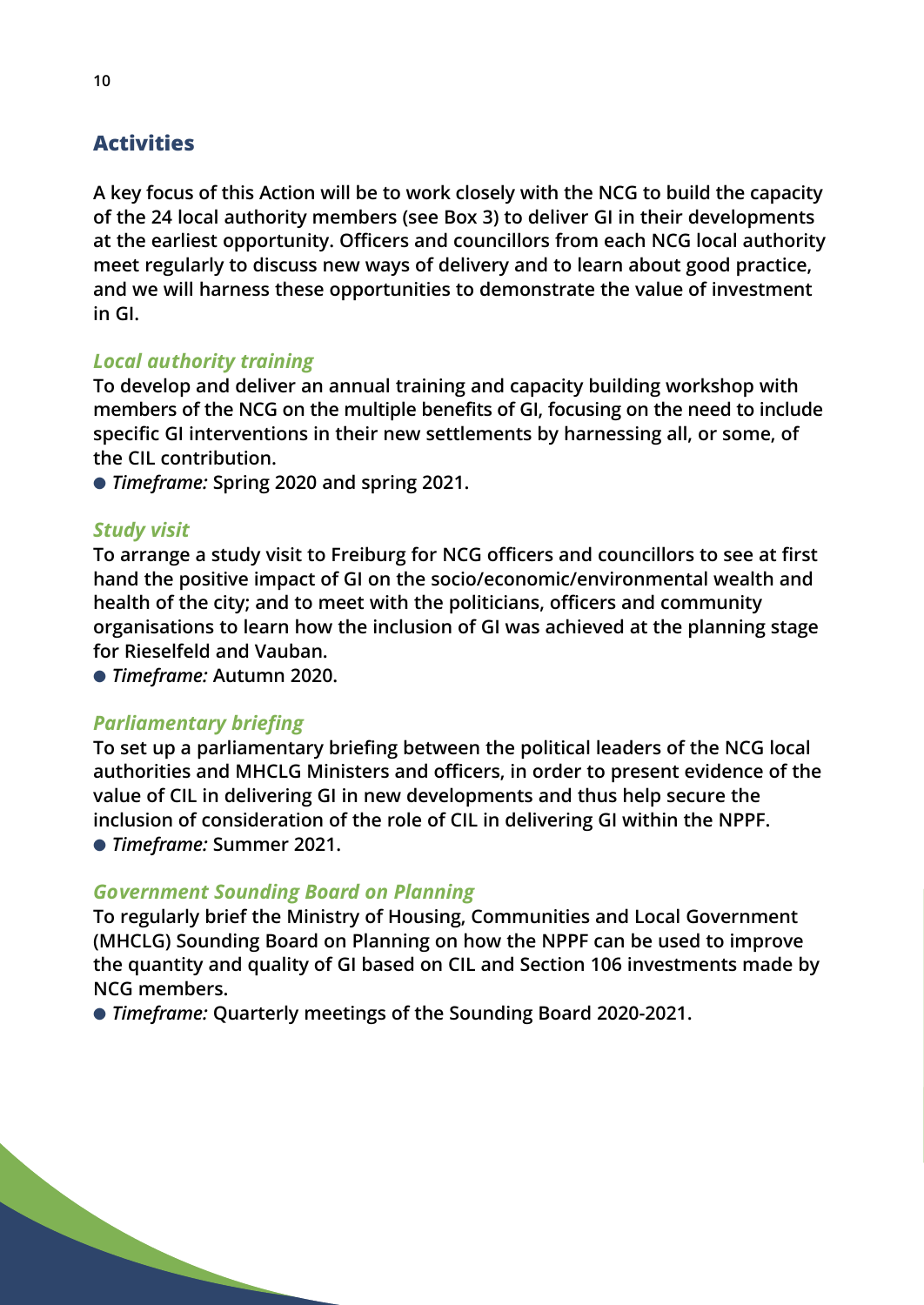#### **Stakeholders involved**

| <b>Organisation</b>                                                                         | <b>Role in Action</b>                                                                                                                                                                                                             |
|---------------------------------------------------------------------------------------------|-----------------------------------------------------------------------------------------------------------------------------------------------------------------------------------------------------------------------------------|
| <b>Ministry of Housing,</b><br><b>Communities and</b><br><b>Local Government</b><br>(MHCLG) | The MHCLG is the government department<br>responsible for the NPPF. Engagement with the<br>relevant Ministers and civil servants is critical for<br>securing improvements to the NPPF.                                            |
| <b>New Communities</b><br>Group                                                             | NCG local authority members will attend training<br>events and study tours, which will help to increase the<br>capacity of officers and elected members to implement<br>and deliver stronger GI policy through their local plans. |

#### **Funding**

**Indicative costs and funding sources:**

- **All the staff time and meeting costs will be met by the TCPA annual budget.**
- **The NCG is a self-financing group with all local authority members paying an annual subscription fee.**
- **The training and capacity building workshops may be subsidised by entry fees for attendees from non-NCG local authorities and private sector organisations. The events will be free for all NCG members to attend.**
- **The study tour to Freiburg will be self-financing through charging delegate fees.**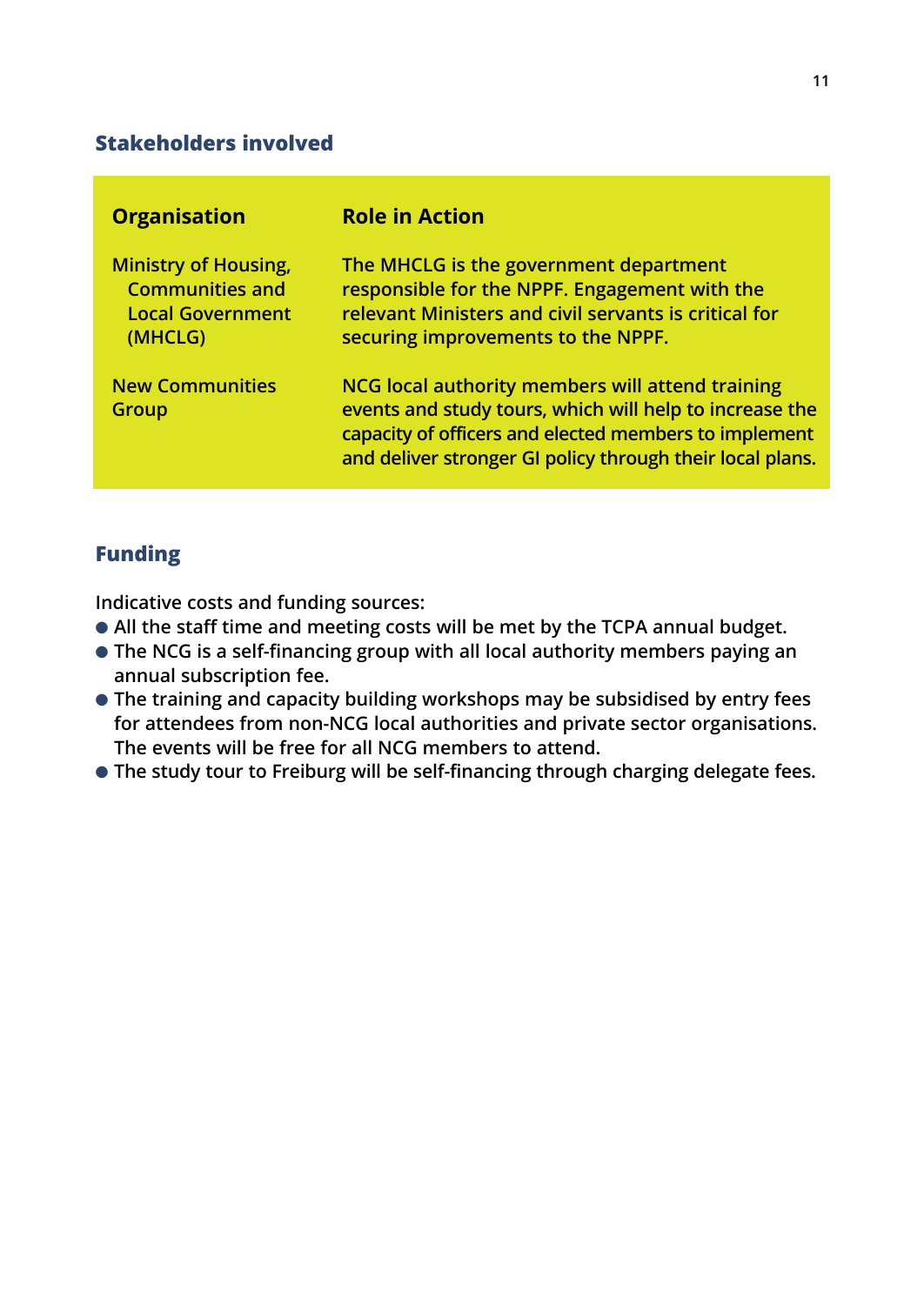## **Action 2 Institutionalisation**

#### **Summary of Action**

**The The TCPA will institutionalise guidance on planning for GI into its projects, policies and governance, to ensure the long-term influence of the TCPA on national, regional and local land use planning and policies through the following areas of activity:**

- **Planning and health.**
- **Planning and the environment.**
- **Planning and housing.**
- **TCPA journal.**
- **TCPA governance.**
- **TCPA staff and policy.**
- **Green Infrastructure Partnership.**
- **Green Cities.**

#### **What we have learnt from PERFECT**

**Over the two years of the Action Plan the TCPA's workstreams will incorporate full consideration of how the planning system and planners can use GI to:**

- **Improve health and wellbeing.**
- Address climate adaptation and mitigation (including renewable energy).
- **Create viable new communities.**
- **Improve sustainable transport options.**

**The PERFECT good practice studies, factsheets, expert papers and MAGIC Matrix are all valuable sources of information. For example, the Comune di Ferrara handbook on** *[Rethinking Green Infrastructure](https://www.interregeurope.eu/perfect/news/news-article/5786/rethinking-greeninfrastructure/)***<sup>8</sup> will be used with our communitybased work.**

**8 E Farnè:** *Rethinking Green Infrastructure: Handbook for Decision Makers and Technicians***. PERFECT project report. Comune di Ferrara, Italy. Apr. 2019. [https://www.interregeurope.eu/perfect/news/news-article/5786/rethinking-green](https://www.interregeurope.eu/perfect/news/news-article/5786/rethinking-greeninfrastructure/)infrastructure/**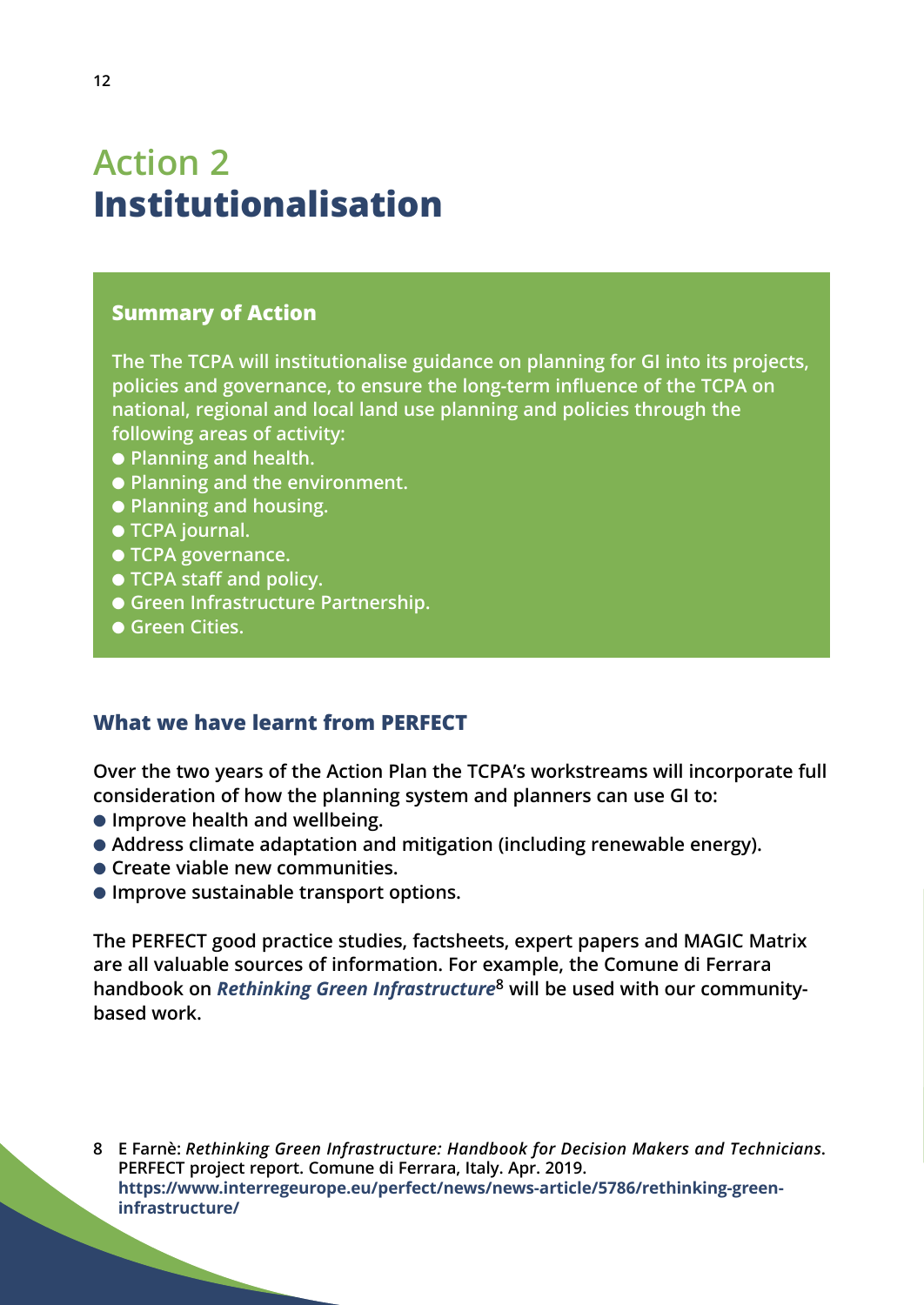#### **Activities**

#### *Planning and health*

**The TCPA has a close working relationship with Public Health England (PHE), with whom it is currently collaborating on several projects. We will use the knowledge gained through PERFECT on reuniting health with planning to feed into this workstream. In particular we will explore the City of Amsterdam's practice of combined planning and health teams within the municipality (this will be explored further in Action 3).**

#### *Planning and the environment*

- **As part of our role as a member of the [Environment Bill](https://www.gov.uk/government/publications/draft-environment-principles-and-governance-bill-2018/environment-bill-policy-paper)<sup>9</sup> stakeholder group, organised by [Department for Environment, Food and Rural Affairs \(Defra\)](https://www.gov.uk/government/organisations/department-for-environment-food-rural-affairs), 10 we will work with the [Green Alliance](https://www.green-alliance.org.uk/)<sup>11</sup> to raise awareness of the crucial role of GI, drawing on our learning from PERFECT, particularly the Bratislava Municipality Karlova Ves' success in influencing, through stakeholder and collaborative working, the Slovak Republic's Ministry of the Environment about the value of GI.**
- **The TCPA is a member of the stakeholder advisory group for the government's Green Infrastructure Standards Framework, as set out on page 77 of the government's [25 Year Environment Plan](https://assets.publishing.service.gov.uk/government/uploads/system/uploads/attachment_data/file/693158/25-year-environment-plan.pdf). <sup>12</sup> The advisory group and framework are being co-ordinated by [Natural England](https://www.gov.uk/government/organisations/natural-england), <sup>13</sup> one of the PERFECT stakeholders. We will feed in learning from the PERFECT project – in particular:**
	- **The [Green Benefit System](https://www.interregeurope.eu/perfect/library/#folder=893)<sup>14</sup> (as used by the City of Amsterdam), which was introduced to the PERFECT partners in an expert presentation by Dirk van Peijpe at PSC5 in June 2019.**
	- **The multiple benefits of GI and how these can be valued, as outlined in [PERFECT Expert Paper 1](https://www.interregeurope.eu/perfect/library/#folder=1280)<sup>15</sup> and in the [MAGIC Matrix](https://www.interregeurope.eu/perfect/library/#folder=322). 16**
- **9** *Draft Environment (Principles and Governance) Bill 2018 Policy Paper***. Department for Environment, Food and Rural Affairs, Jul. 2019. https://www.gov.uk/government/publications/draft-environment-principles-andgovernance-bill-2018/environment-bill-policy-paper**
- **10 Department for Environment, Food and Rural Affairs. https://www.gov.uk/government/organisations/department-for-environment-foodrural-affairs**
- **11 Green Alliance. https://www.green-alliance.org.uk/**
- **12** *A Green Future: Our 25 Year Plan to Improve the Environment***. HM Government, Jan. 2018. [https://assets.publishing.service.gov.uk/government/uploads/system/uploads/](https://assets.publishing.service.gov.uk/government/uploads/system/uploads/attachment_data/file/693158/25-year-environment-plan.pdf) attachment\_data/file/693158/25-year-environment-plan.pdf**
- **13 Natural England. https://www.gov.uk/government/organisations/natural-england**
- **14 D van Peijpe: 'Designing blue-green infrastructures'. Presentation to PERFECT project PCS5, Amsterdam, Jun. 2019. https://www.interregeurope.eu/perfect/library/#folder=893**
- **15 E Gianferrara and J Boshoff:** *Health, Wealth and Happiness the Multiple Benefits of Green Infrastructure***. Expert Paper 1. PERFECT project. TCPA, Jun. 2018. https://www.interregeurope.eu/perfect/library/#folder=1280**
- **16** *PERFECT MAGIC Matrix***. PERFECT project. TCPA. https://www.interregeurope.eu/perfect/library/#folder=322**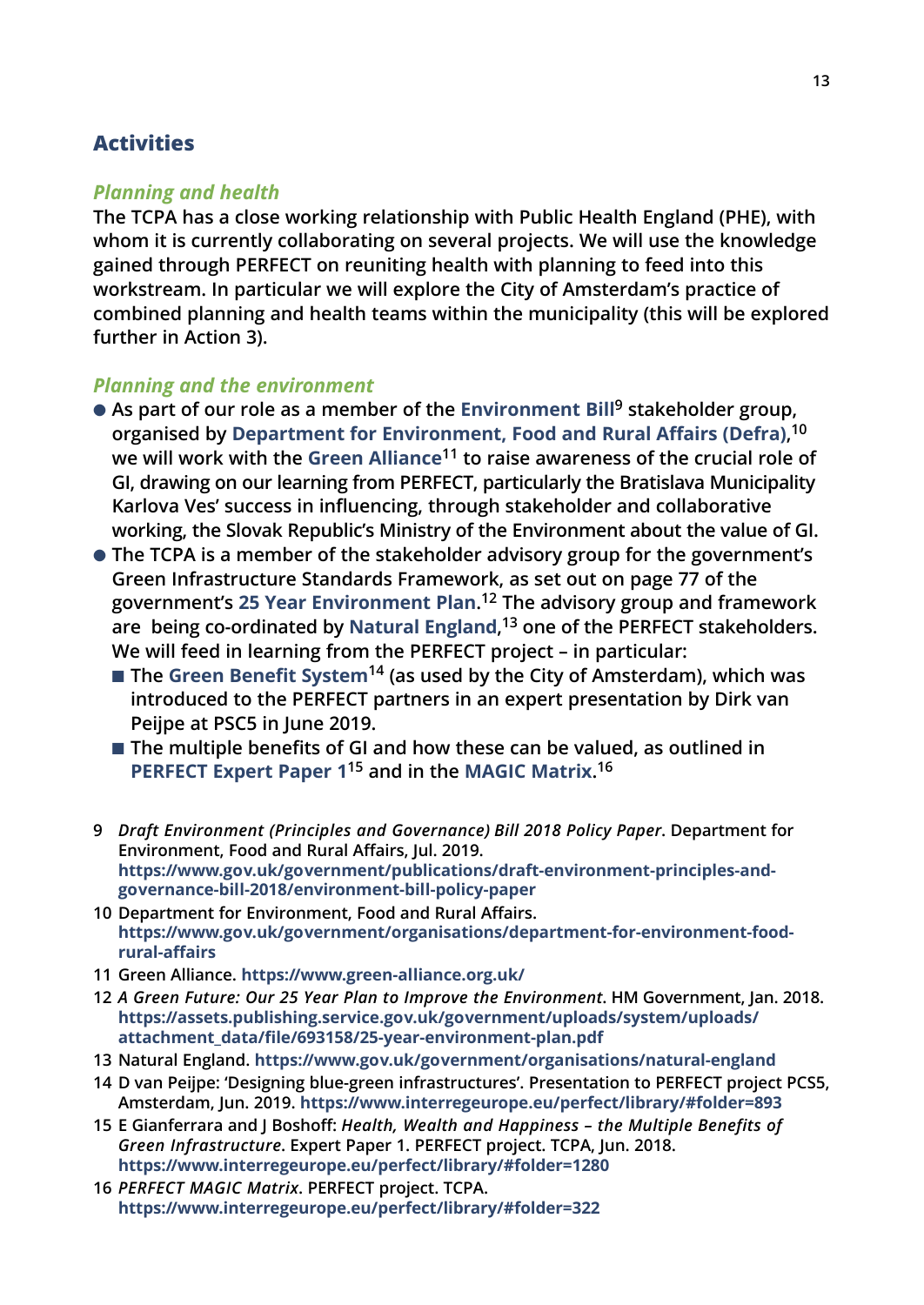- **The Green Space Factor, whose origins and use are explored in [PERFECT](https://www.interregeurope.eu/perfect/library/#folder=1280) [Expert Paper 2](https://www.interregeurope.eu/perfect/library/#folder=1280). 17**
- **The TCPA will work with [Parks for London](https://parksforlondon.org.uk/)<sup>18</sup> to prepare advice on how to plan for parks in London by using CIL and Section 106 agreements. In particular, we will use the following examples from PERFECT to provide empirical evidence on the investment value of including GI considerations in future planning:**
	- **The experience of [Seepark in Freiburg](https://www.interregeurope.eu/perfect/library/#folder=419)**,<sup>19</sup> a large public park which was **redesigned in 1986 and stimulated regeneration in the area, and was visited during the PERFECT study tour of Freiburg in March 2019.**
	- **The experience of [Šmartinski Park in Ljubljana](https://www.interregeurope.eu/policylearning/good-practices/item/3294/smartinski-park-northern-green-wedge-of-ljubljana/), <sup>20</sup> which was visited during the PSC2 meeting in Ljubljana in September 2017. The area was previously degraded but the land was clear, and the area has now been renewed as a city park for the existing and, at the time, proposed new residential neighbourhoods. The project was the result of strong political backing by the Mayor of Ljubljana, who secured the funding required. New development has taken place in the area since the park was built, which has benefited from the recreation and health benefits that the park has brought.**

#### *Planning and housing*

- **The TCPA is a member of the standards board of [Building with Nature](https://www.buildingwithnature.org.uk/), <sup>21</sup> a framework for delivering high-quality GI through new housing developments which is helping to influence government thinking about GI standards.**
- **The TCPA's [Healthy Homes Act campaign](https://www.tcpa.org.uk/healthy-homes-act)<sup>22</sup> is calling on government to make sure that all new housing is built to a decent standard. The draft Healthy Homes Bill sets out ten principles that all new homes should meet, including having 'walkable access to green and play space that is open to everyone'.**

#### *TCPA journal*

**The TCPA's** *Town & Country Planning* **is a highly regarded, authoritative monthly journal on land use, spatial and strategic planning. We will devote one issue of** *Town & Country Planning* **a year to promoting the multiple benefits of GI. It will also include updates from the PERFECT partners on the progress on their Action Plans.** ● *Timeframe:* **Autumn 2020 and autumn 2021.**

- **17 P Massini and H Smith:** *Planning for Green Infrastructure the Green Space Factor and Learning from Europe***. Expert Paper 2. PERFECT project. TCPA, Dec. 2018. https://www.interregeurope.eu/perfect/library/#folder=1280**
- **18 Parks for London. https://parksforlondon.org.uk/**
- **19** *Lessons from Freiburg, Germany: A Report on the Learning from the PERFECT Project Study Tour to Freiburg, Germany***. PERFECT project. TCPA, Mar. 2019. https://www.interregeurope.eu/perfect/library/#folder=419**
- **20 'Good practice: Šmartinski Park, Northern green wedge of Ljubljana'. Webpage, Interreg Europe. https://www.interregeurope.eu/policylearning/goodpractices/item/3294/smartinski-park-northern-green-wedge-of-ljubljana/**
- **21 Building with Nature. https://www.buildingwithnature.org.uk/**
- **22 'Campaign: Healthy Homes Act'. Webpage. TCPA. https://www.tcpa.org.uk/healthy-homes-act**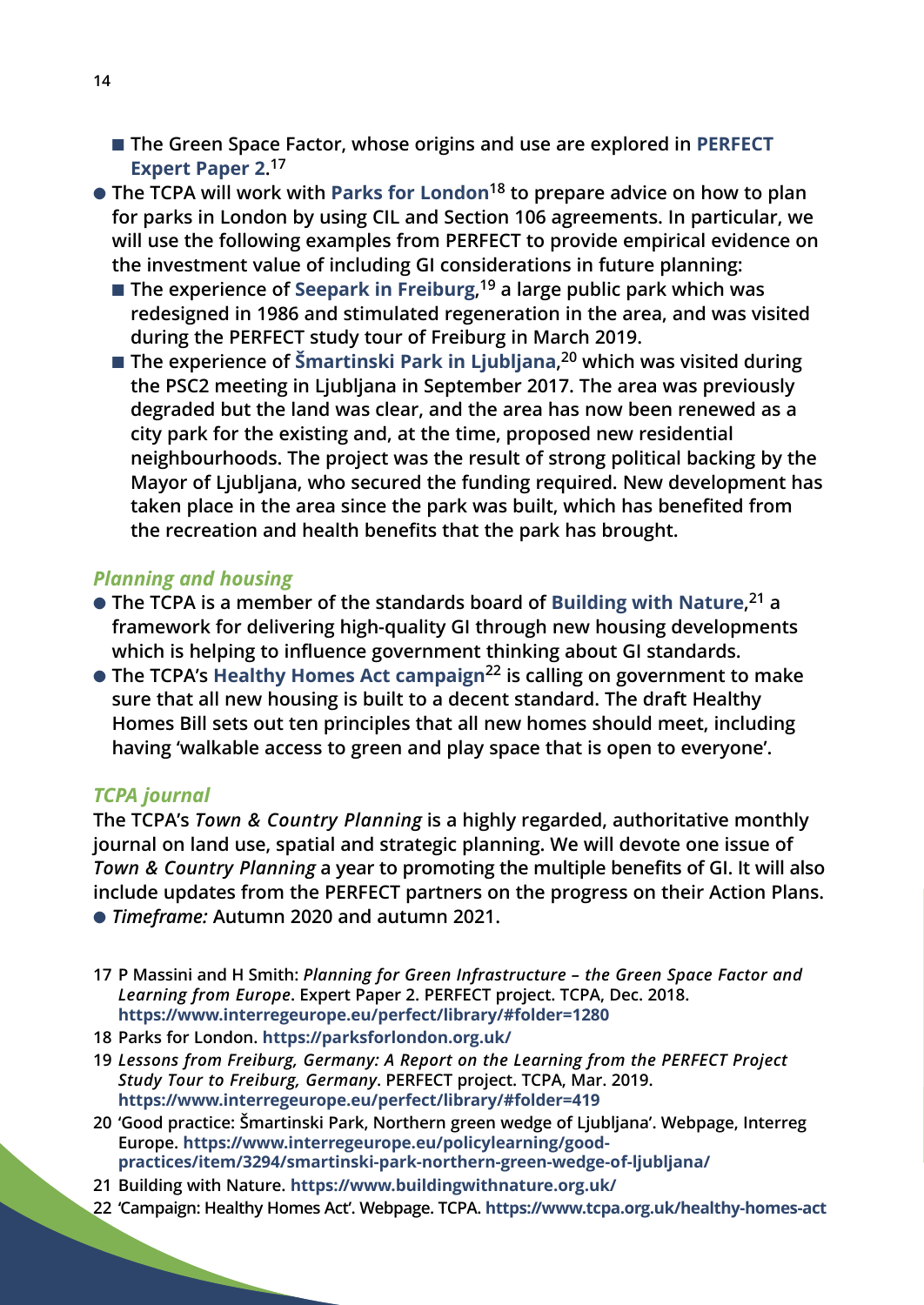#### *TCPA governance*

**The TCPA's Board of Trustees and Policy Council comprise experts from the world of planning, urban design, development, local government, academia, private practice, investment, and the legal profession. To date, there are no Board or Policy Council members with specific expertise on GI – to address this we will appoint at least one person to the Board of Trustees and one person to the Policy Council to represent GI and promote its multiple benefits.**

● *Timeframe:* **July 2020** 

#### *TCPA staff and policy*

**The TCPA will assess new projects for the potential to integrate GI and to ensure that such projects are monitored and evaluated to assess the impact of GI and any new lessons learnt.**

● *Timeframe:* **Continuous.**

#### *Green Infrastructure Partnership*

**The [Green Infrastructure Partnership \(GIP\)](https://www.tcpa.org.uk/pages/category/greeninfrastructure-partnership)<sup>23</sup> is a network of more than 2,000 people and organisations that are working to improve the quality and increase the amount of GI across the UK. The GIP was set up by government but its operation was handed over to the TCPA in 2013; since then it has grown significantly, with an annual conference highlighting good practice and promoting GI. The GIP holds the UK's largest GI knowledge base, with over 600 publications available. The TCPA will use this network to campaign for improvements to the GI content of the NPPF. This will be achieved through regular updates on progress at the quarterly meetings of the MHCLG Sounding Board on Planning, and through articles in the monthly GIP newsletter.**

● *Timeframe:* **The MHCLG Sounding Board on Planning meets quarterly; the newsletter is distributed ten times per year.** 

#### *Green Cities*

**[Green Cities](https://uk.thegreencity.eu/)<sup>24</sup> is a campaign to promote the value of creating greener urban areas by increasing the amount of GI. It is funded by the EU's Consumers, Health, Agriculture and Food Executive Agency (CHAFEA). In the UK, Green Cities is being delivered by the TCPA on behalf of the GIP, commissioned by the Horticultural Trades Association. In 2020, the TCPA will host a major conference as part of the Green Cities campaign. The TCPA will:**

- **Invite Ministers and civil servants from MHCLG and officers and elected members from local authorities to attend the conference.**
- **Incorporate presentations on good practice from PERFECT into the conference agenda.**
- **23 Green Infrastructure Partnership. https://www.tcpa.org.uk/pages/category/greeninfrastructure-partnership**
- **24 Green Cities for a Sustainable Europe. https://uk.thegreencity.eu/**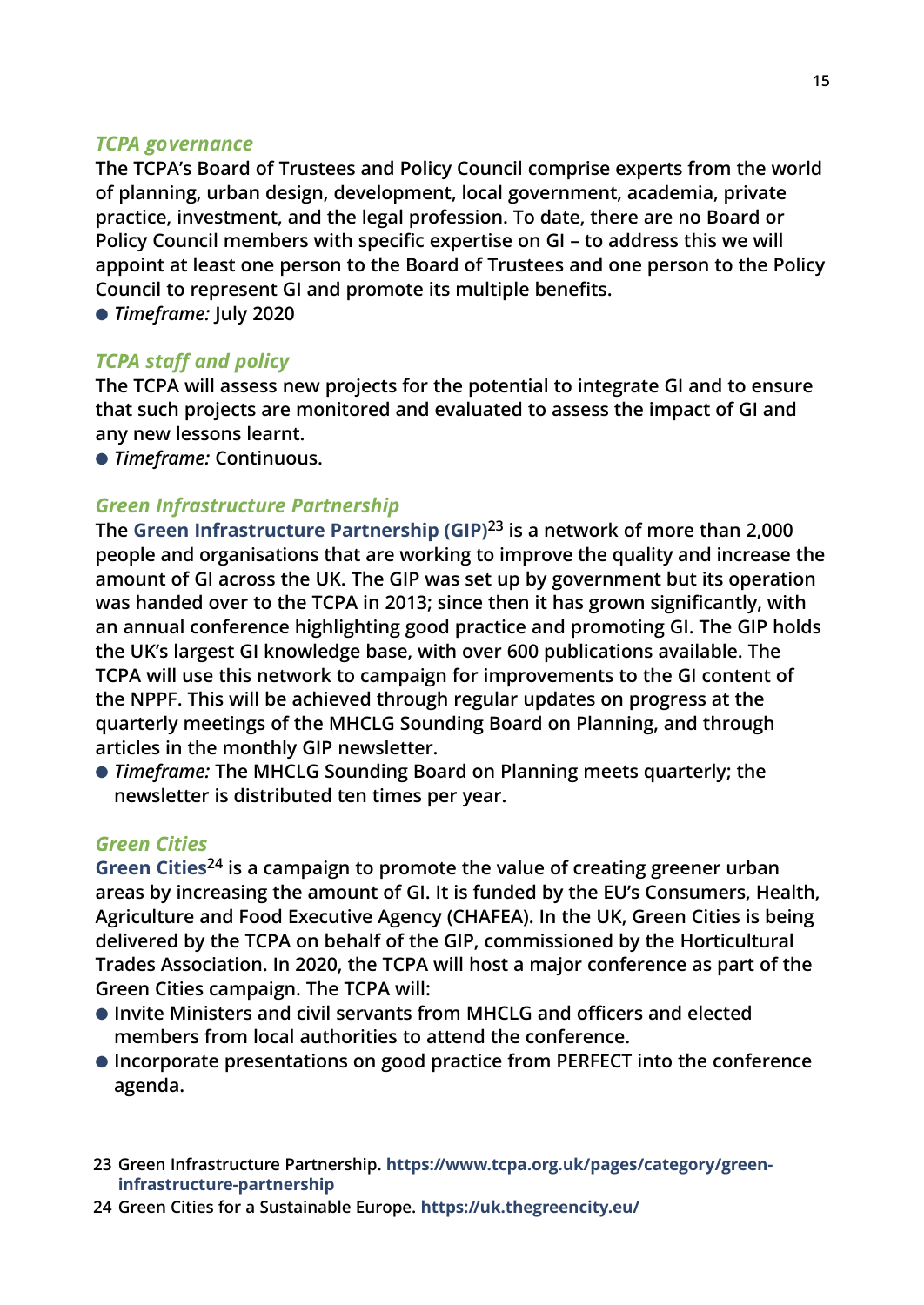#### **Stakeholders involved**

| <b>Organisation</b>                                                                   | <b>Role in Action</b>                                                                                                                                                                                                                                                                                   |
|---------------------------------------------------------------------------------------|---------------------------------------------------------------------------------------------------------------------------------------------------------------------------------------------------------------------------------------------------------------------------------------------------------|
| <b>Building with Nature</b><br><b>Standards Board</b>                                 | Refreshes standards and updates them with changes<br>in legislation, policy and practice.                                                                                                                                                                                                               |
| <b>Department for</b><br><b>Environment, Food and</b><br><b>Rural Affairs (Defra)</b> | The UK government department responsible for<br>safeguarding the natural environment. Defra is<br>responsible for the delivery of the 25 Year Environment<br>Plan.                                                                                                                                      |
| <b>Green Alliance</b>                                                                 | An independent think-tank which campaigns for<br>political action and transformative policy to create a<br>green and prosperous UK.                                                                                                                                                                     |
| <b>Green Infrastructure</b><br>Partnership                                            | A large network of people and organisations that<br>support the creation, enhancement and promotion<br>of green infrastructure in the UK.                                                                                                                                                               |
| <b>Natural England</b>                                                                | The UK government advisor on the natural environment,<br>sponsored by Defra. Natural England is working on a<br>national framework of green infrastructure standards<br>(as laid out in the 25 Year Environment Plan) which<br>will ensure that all new developments include<br>accessible green space. |
| <b>Parks for London</b>                                                               | An independent charity that provides strategic advice<br>for London's parks. Parks for London works to<br>ensure that London has a strong network of parks<br>and green spaces that are of a high quality, safe,<br>accessible and stimulating.                                                         |
| <b>Public Health England</b>                                                          | An executive agency which exists to protect and<br>improve health and wellbeing and reduce health<br>inequalities in England, sponsored by the UK<br>government Department of Health and Social Care.                                                                                                   |
| <b>TCPA Board of Trustees</b>                                                         | Body legally responsible for managing the TCPA and<br>directing its policy and strategy objectives. The Board<br>meets regularly to carry out its responsibilities, with<br>advice from the non-executive Policy Council.                                                                               |
| <b>TCPA Policy Council</b>                                                            | An advisory committee to the TCPA Board of Trustees.                                                                                                                                                                                                                                                    |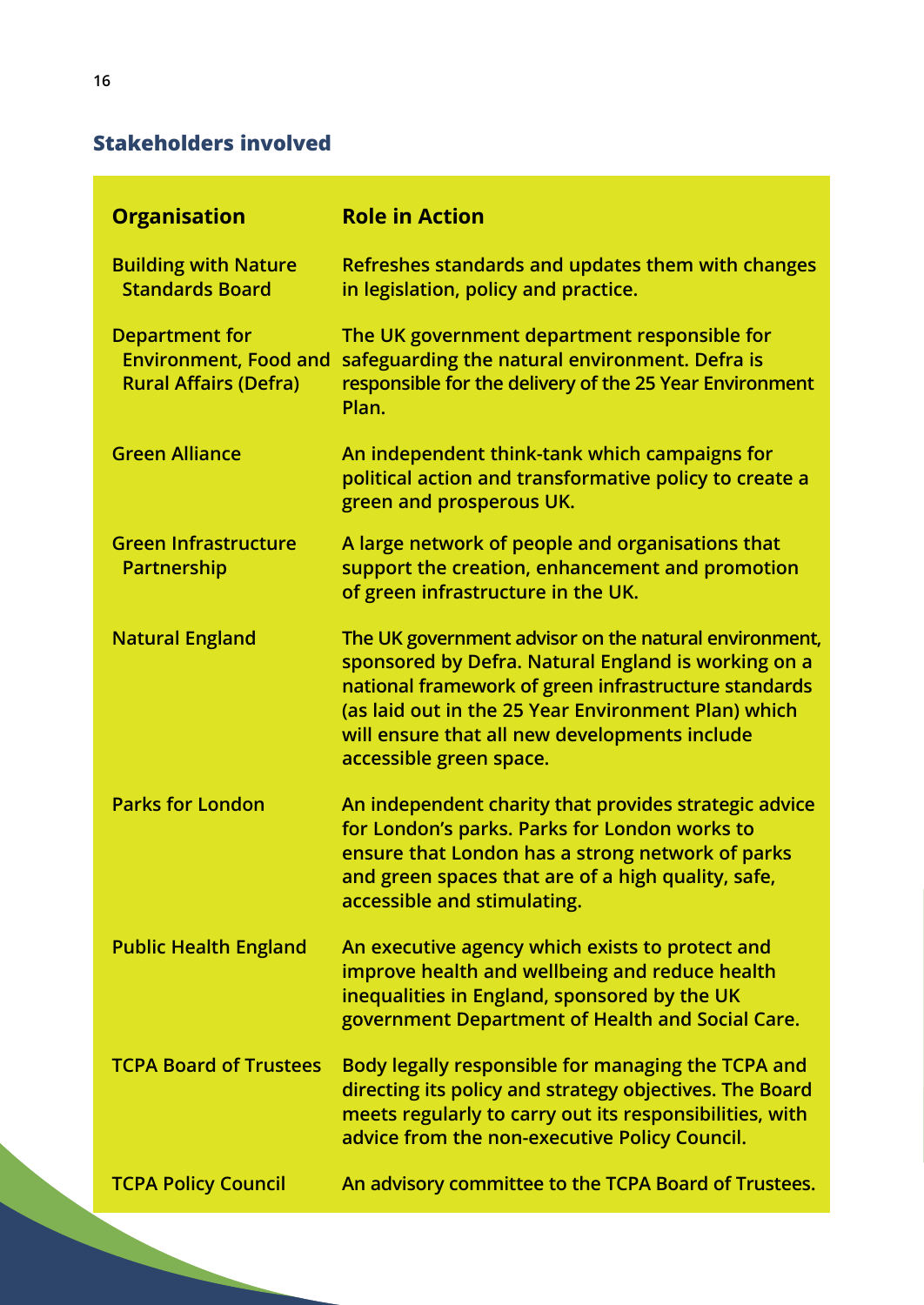#### **Funding**

**All of the activities listed above will be funded from the TCPA's existing budget, by integrating the work into existing practices.**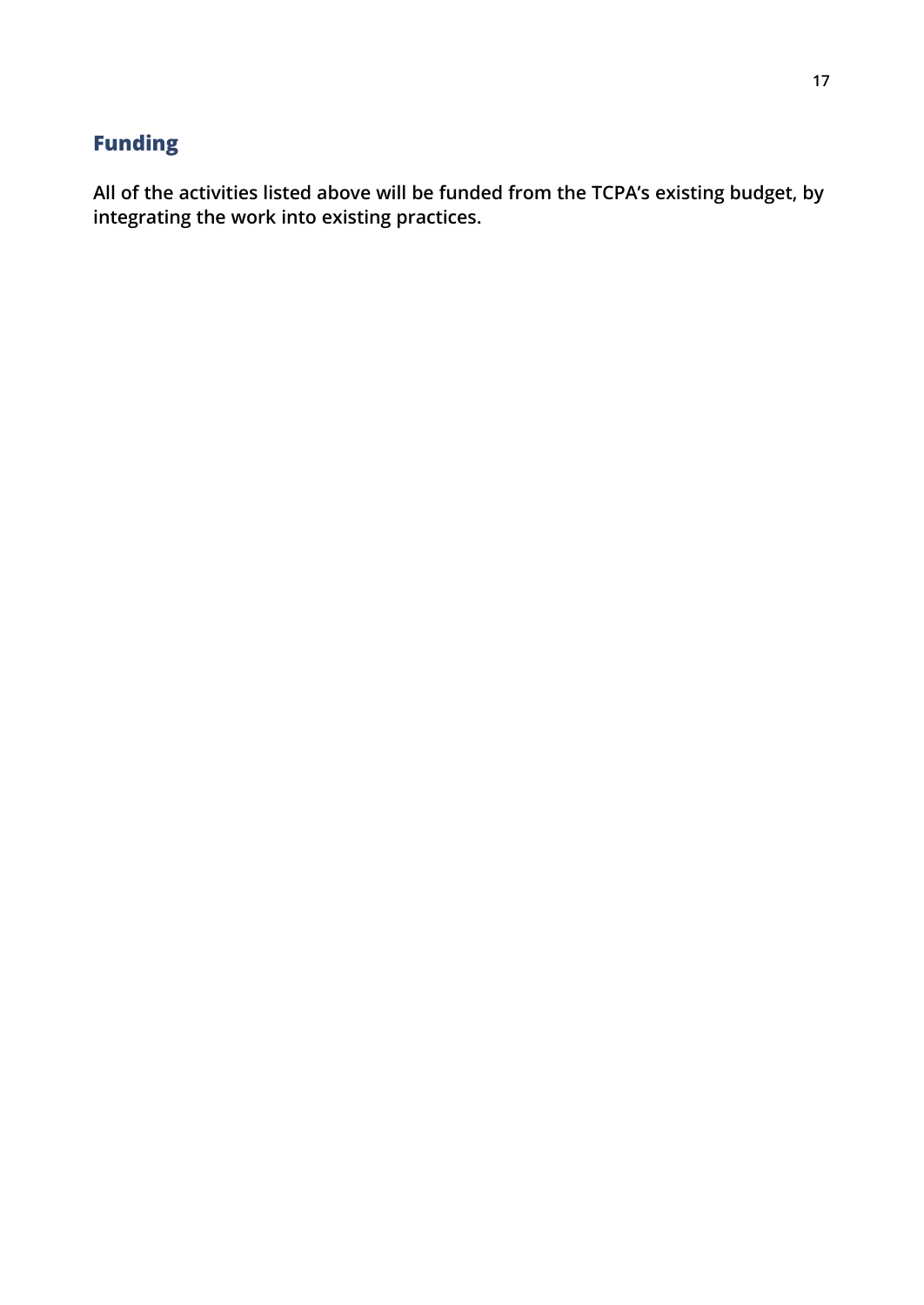## **Action 3 Continuing exchange of information with the City of Amsterdam**

#### **Summary of Action**

**The TCPA will set up a bilateral agreement with the City of Amsterdam to continue mutually beneficial exchanges and continued learning on the socio-economic benefits of GI, particularly through reuniting the health and planning sectors.**

#### **What we have learnt from PERFECT**

**During the course of the PERFECT project the TCPA has been impressed by the way in which the City of Amsterdam's Public Health Service and Department of Urban Planning and Sustainability jointly contributed to the peer and stakeholder meetings, and has learnt how the two services have collaborated on the design and planning of spatial interventions within the Amsterdam Green Agenda. We have therefore set an action to institute a bilateral agreement or memorandum of understanding between the City of Amsterdam and the TCPA, in order to develop mutually beneficial exchanges and continued learning on the socioeconomic benefits of GI for public health.**

#### **Activities**

#### *Regular meetings*

**The TCPA will arrange a series of regular, bi-annual meetings between staff members and the City of Amsterdam staff to establish mutually beneficial ongoing exchanges of information on the implementation of GI investments. These exchanges will either take place in person or via Skype. The topics covered will be mutually agreed in advance, with the aim of developing practical ways of working together to improve planning policy. In particular, they will focus on how GI can contribute to:**

- **Health and wellbeing.**
- **The economic competitiveness of communities.**

#### *Study visit*

**The TCPA will organise a study tour to the Netherlands to enable key UK stakeholders to visit Amsterdam and Rotterdam to see projects which capitalise on GI's multiple benefits and demonstrate the results of investment in GI.**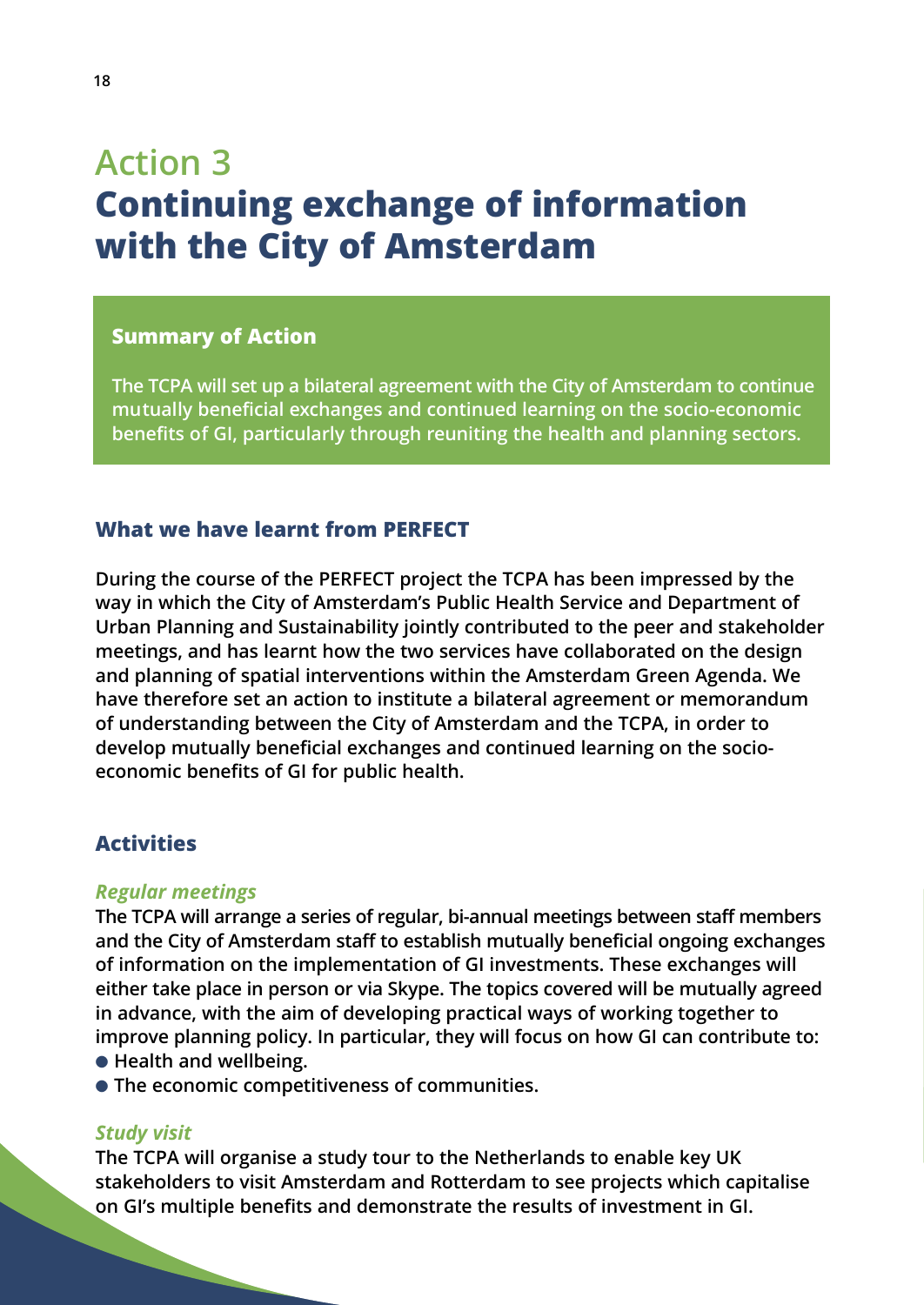**In Amsterdam, the visit will include a trip to the Zuidas business district (which the TCPA visited as part of the PSC5 meeting in June 2019) and a meeting with key counterparts from the City of Amsterdam.**

**The PERFECT partnership learnt about the success of local green projects in Rotterdam during the PSC5 meeting in June 2019, and the examples resonated greatly with the work of the TCPA and the NCG. The study tour would visit these sites and meet with the experts behind their implementation.**

#### **Stakeholders involved**

| <b>Organisation</b>                                                                          | <b>Role in Action</b>                                                                                                                                                                                                                                                                                                                                         |
|----------------------------------------------------------------------------------------------|---------------------------------------------------------------------------------------------------------------------------------------------------------------------------------------------------------------------------------------------------------------------------------------------------------------------------------------------------------------|
| <b>Ministry of Housing,</b><br><b>Communities and</b><br><b>Local Government</b><br>(MHCLG)  | The MHCLG is the government department<br>responsible for the NPPF. Engagement with the<br>relevant Ministers and civil servants is critical for<br>securing improvements to the NPPF.                                                                                                                                                                        |
| <b>New Communities</b><br>Group                                                              | NCG local authority members will attend training<br>events and study tours, which will help to increase the<br>capacity of officers and elected members to implement<br>and deliver stronger GI policy through their local plans.                                                                                                                             |
| of TCPA governance<br>committees (the Board<br>of Trustees and the<br><b>Policy Council)</b> | TCPA staff and members The elected Board of Trustees is legally responsible<br>for managing the TCPA and directing its policy and<br>strategy objectives. The Board meets regularly to<br>carry out its responsibilities, with advice from the<br>non-executive Policy Council. The TCPA Policy Council<br>is an advisory committee to the Board of Trustees. |

#### **Funding**

**The bilateral meetings will be held virtually (via Skype), unless existing activities (such as the study tour) allow face-to-face meetings to take place. Discussions by email will continue outside of the meetings.**

**The TCPA has requested additional financial support from Interreg Europe to cover the direct costs of the study tours for staff members and a few key stakeholders. In addition, further paid-for places will be available, and the TCPA will seek sponsorship from other organisations to subsidise some of these places for members of the NCG.**